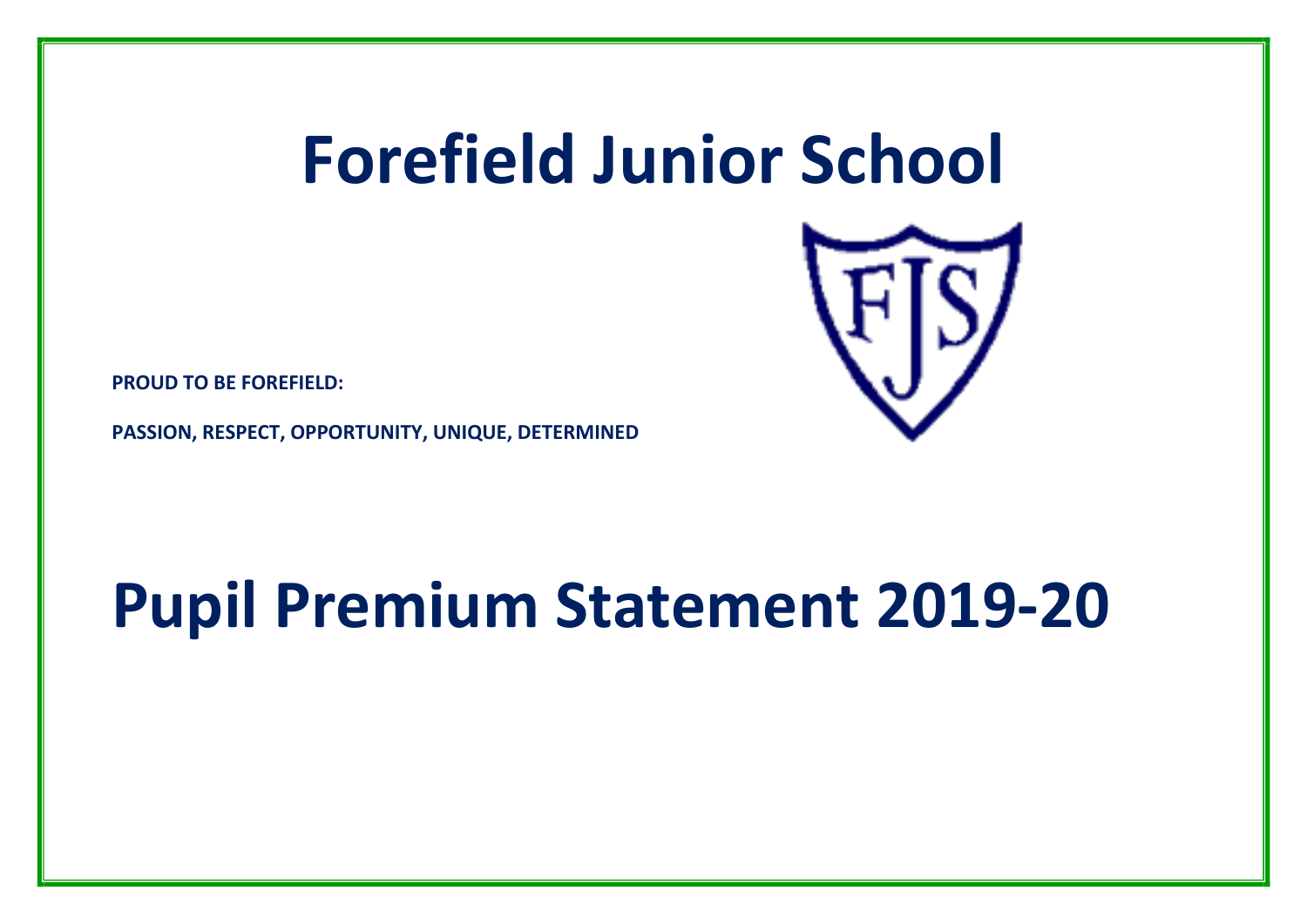Forefield Junior School is a P.R.O.U.D. school built on Passion and Respect, where Opportunities can be seized by Unique and Determined learners.

We are passionate about learning in an environment where everyone is empowered to be themselves and to flourish. We respect and value each and every individual and cherish their unique qualities to create a sense of belonging. We are determined to support personal, social and emotional development by encouraging self-belief and providing opportunities for everyone to express themselves and grow in confidence.

By celebrating their diverse contribution to the life of the school and the wider community, each person will be encouraged to build on their foundations, to instil a belief in everyone that they have limitless potential and are always capable of achieving their best - throughout their lives. As a family we share each other's successes and take pride in them.

We will consistently promote the highest of standards in every aspect of school life, provide a vibrant, stimulating curriculum in a safe and happy learning environment, to foster excellent attitudes and behaviour. The inspirational opportunities we provide will fuel a passion for learning and a sense of pride in all we do.

This is what makes us PROUD:

Passion, Respect, Opportunity, Unique, Determined.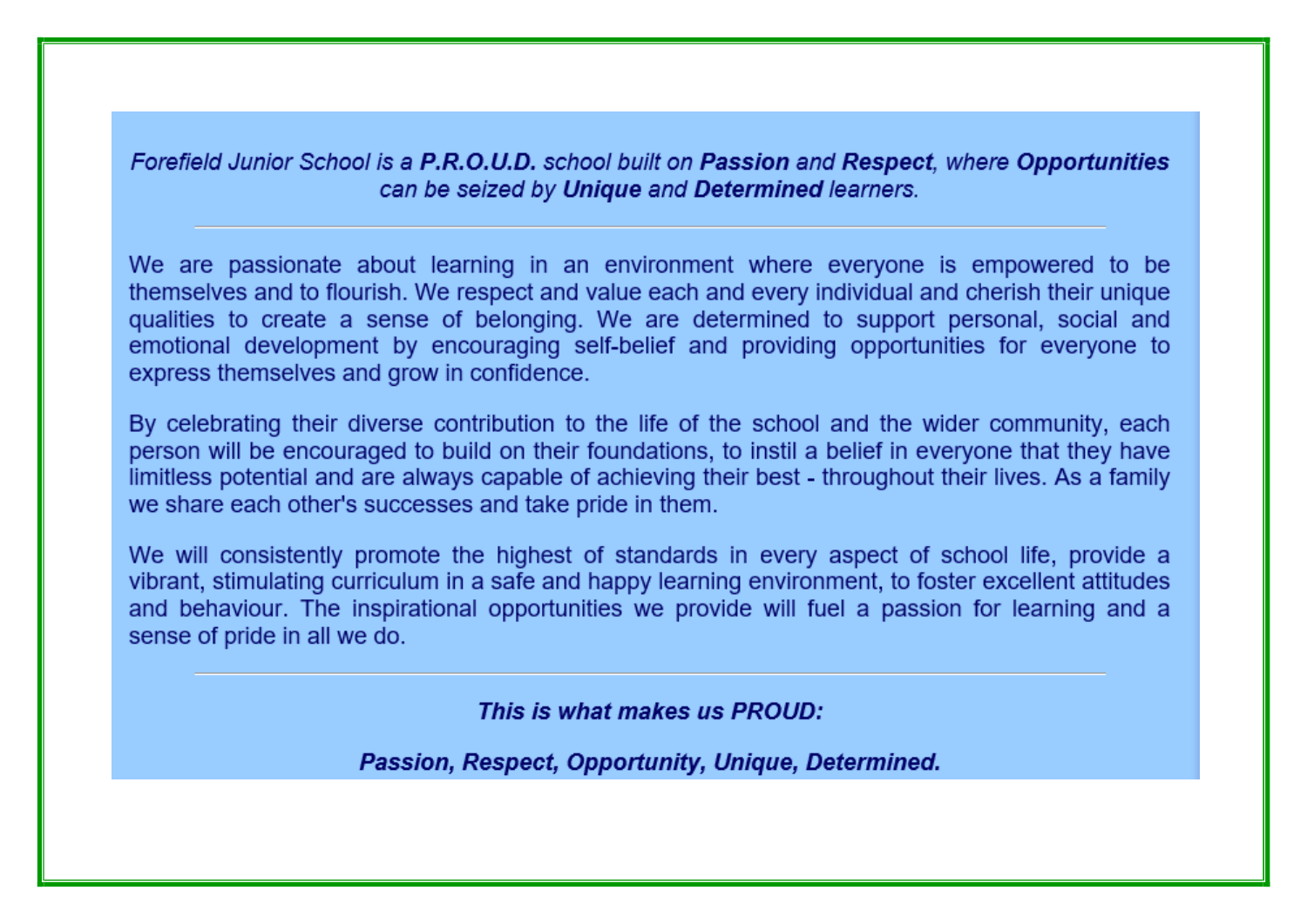### **Pupil Premium Strategy Statement**

#### **School overview**

| <b>Metric</b>                               | <b>Data</b>                      |
|---------------------------------------------|----------------------------------|
| School name                                 | <b>Forefield Junior School</b>   |
| Pupils in school                            | 358                              |
| Proportion of disadvantaged pupils          | 13.3%                            |
| Pupil premium allocation this academic year | £72,060                          |
| Academic year or years covered by statement | 2018-2021                        |
| Publish date                                | November 2019                    |
| Review date                                 | October 2020                     |
| Statement authorised by                     | Paul Swift HT/Pupil premium lead |
| Governor lead                               | <b>Charles Breeze</b>            |

#### **Disadvantaged pupil progress scores for last academic year**

| <b>Measure</b> | <b>Score</b> |
|----------------|--------------|
| Reading        | 1.36         |
| Writing        | 0.45         |
| <b>Maths</b>   | $-1.71$      |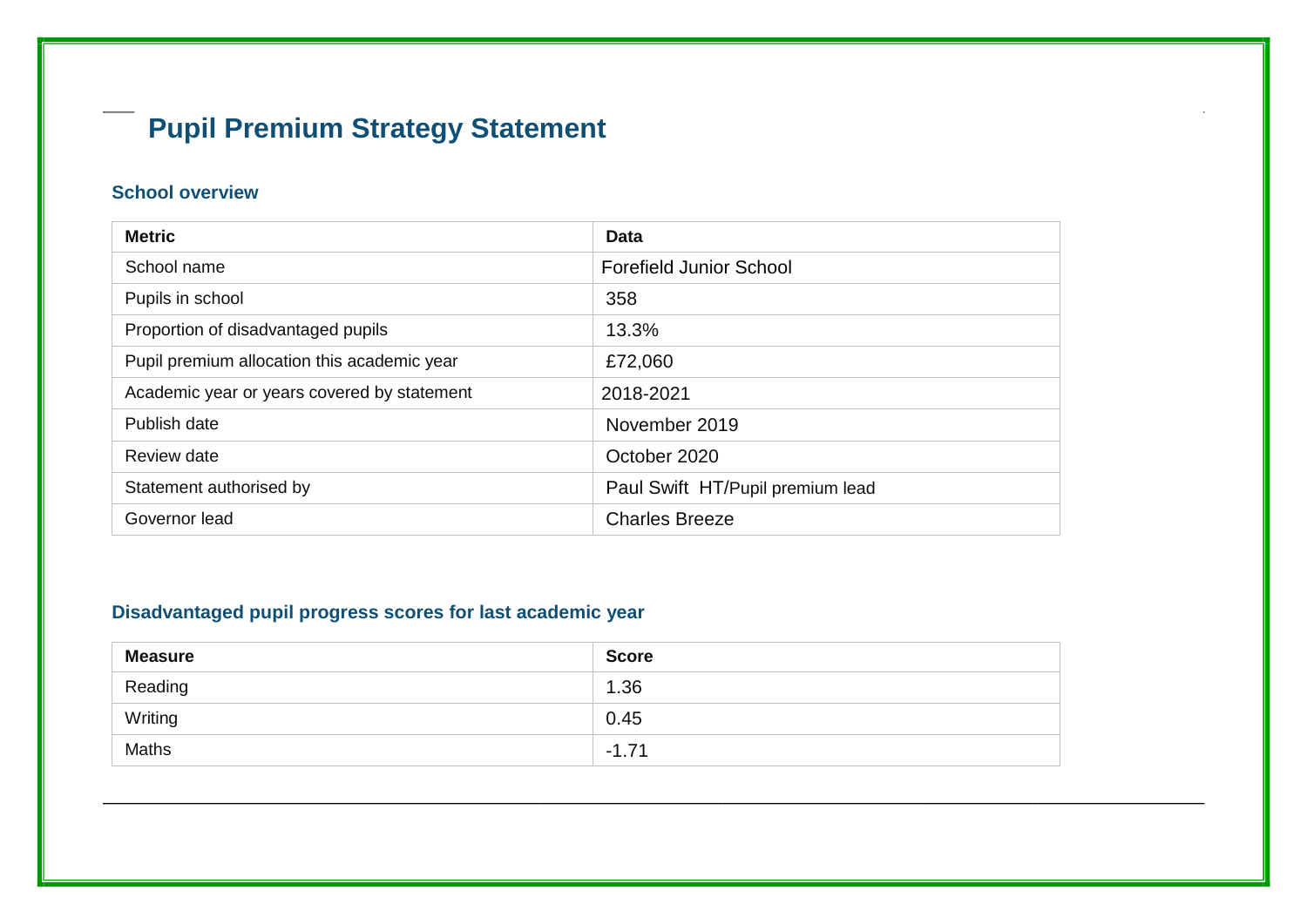#### **Disadvantaged pupil performance overview for last academic year**

| <b>Measure</b>                   | <b>Score</b> |
|----------------------------------|--------------|
| Meeting expected standard at KS2 | 66.7%        |
| Achieving high standard at KS2   | 16.7%        |
|                                  |              |

#### **Disadvantaged pupils achieving the expected standard in KS2 Tests 2019**

Reading: 83.3% (21.4% higher than the national disadvantaged average) Average Scaled Score: 106.7

Writing: 88.9% (21.2% higher than the national disadvantaged average)

Maths: 72.2% (5% higher than the national disadvantaged average) Average Scaled Score: 104.3

EGPS: 94.4% (27.2% higher than the national disadvantaged average) Average Scaled Score: 110.7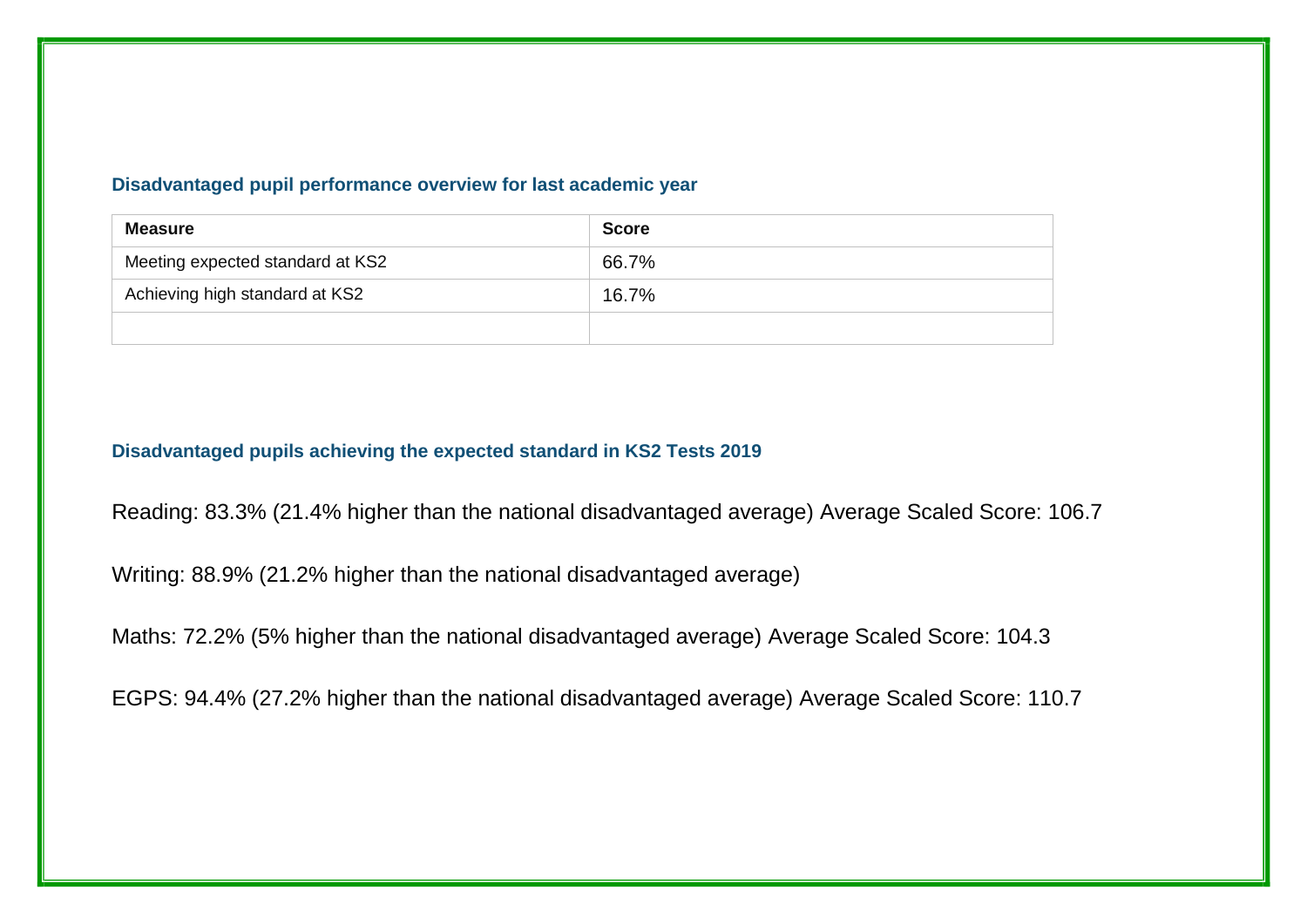

**In-line with our Mission Statement and Pupil Guarantee, allocation of the Pupil Premium Grant will reflect our school values.**

#### **BARRIERS TO LEARNING AT OUR SCHOOL**

Some of the children at our school face the following barriers to learning:

- Learning Behaviours lack of resilience, confidence and endurance
- Economic Adversity
- Restricted access to wider cultural experiences due to cost & perception
- Social and Emotional Behavioural Difficulties

**PPG will be used to provide additional educational support to improve progress and raise standards for identified pupils.**

**Through the PPG we will diminish the difference between the achievement of those eligible and their peers. All underlying inequalities will be addressed using PPG funding.**

**We will ensure that the funding reaches the pupils who need it and that it impacts on their education and their lives. Additional funding from the school's delegated budget will be added to the PPG to ensure that all children are nurtured, encouraged and celebrated.**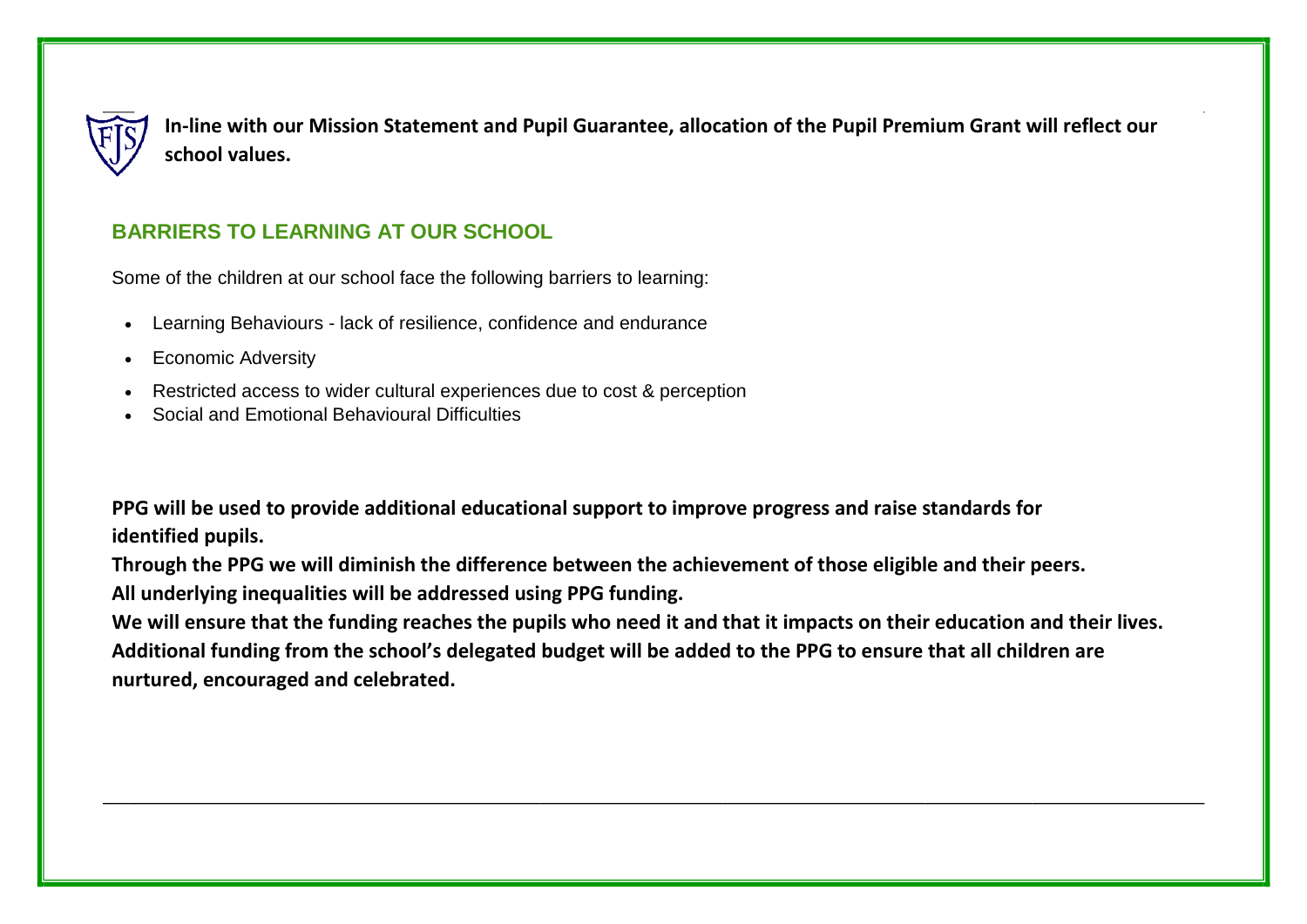#### **To accomplish these aims, we will focus on three key strategies: Intervention, Enabling & Professional**

**Our Intervention Strategy will identify both existing interventions that are working well and innovative new interventions, based on the latest research and often utilising technology, to ensure pupils make accelerated progress – both academically and socially.**

**Our Enabling Strategy ensures pupils access up to date equipment and technological resources to increase engagement as well as allowing pupils to take part in extra-curricular clubs and extended activities/trips and residentials where cost may have been a barrier.**

**Our Professional Strategy ensures that all staff receive regular training and where appropriate provides additional staff (experts in specific areas) for pupils to access.**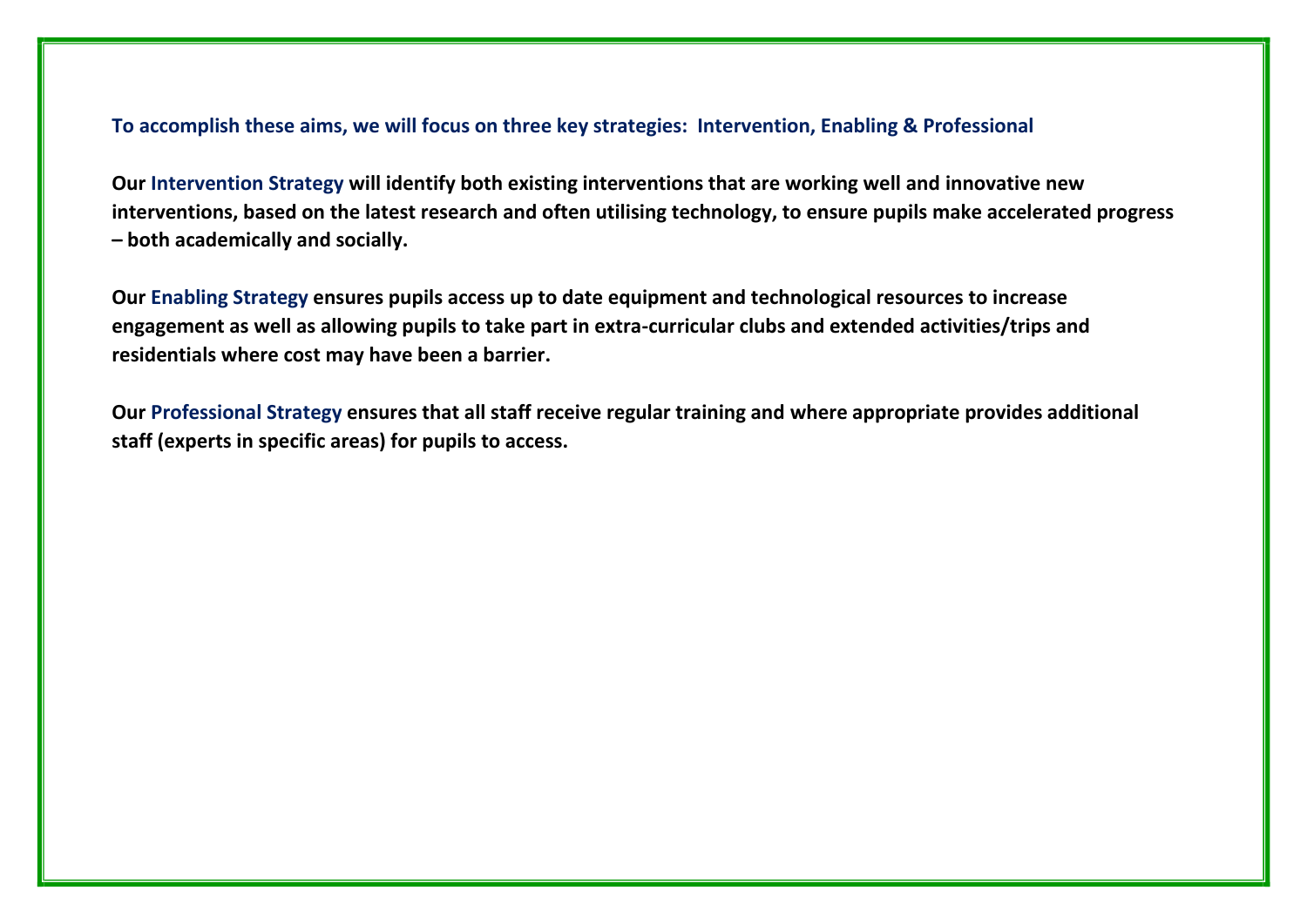| <b>Strategies</b>                                                                                                                                                                                                                                                                     | Cost                                                                                    | <b>Anticipated Outcomes</b>                                                                                                                                                                                                                                                                                                                                                                                                                |
|---------------------------------------------------------------------------------------------------------------------------------------------------------------------------------------------------------------------------------------------------------------------------------------|-----------------------------------------------------------------------------------------|--------------------------------------------------------------------------------------------------------------------------------------------------------------------------------------------------------------------------------------------------------------------------------------------------------------------------------------------------------------------------------------------------------------------------------------------|
| Intervention<br>Third Space Learning – online<br>maths tutoring<br>Reading Support software<br>package - Lexia<br>Pastoral Support - maintaining<br>Nurture Provision: The CAFÉ<br>(Care & Advice for Everyone)<br>Purchase of specific materials to<br>support individuals/groups of | £1,500<br>£1,400<br>£400<br>£400                                                        | To diminish the difference between % of PPG<br>pupils achieving expected levels compared to<br>non-PPG - maths<br>To diminish the difference between % of PPG<br>pupils achieving expected levels compared to<br>non-PPG - reading, writing & spelling<br>To provide social and emotional support and<br>ensure the well-being of children and their wider<br>family.                                                                      |
| pupils<br>Attendance awards/prizes                                                                                                                                                                                                                                                    | £200                                                                                    | Encourage/Reward excellent attendance                                                                                                                                                                                                                                                                                                                                                                                                      |
| Enabling<br>Wider Opportunities - Music Tuition<br>Theatre Experiences<br><b>Arts Week</b><br>Extra-Curricular Clubs (fencing, judo,<br>archery, drama etc)<br><b>Residential Visit</b><br>Provide a rich learning environment to<br>promote reading for pleasure                     | £1,600<br>£2,000<br>£3,000<br>£1,250<br>£5,100<br>£3,000 - books, reading areas, events | Enable all Y4 pupils to learn an instrument and<br>perform in a concert<br>Enable all pupils to experience live performances<br>Enable all pupils to experience arts events<br>Ensure all pupils can access at least one club of<br>their choice<br>Ensure all Y6 pupils can attend the Residential<br>Visit to Ambleside and assist with clothing<br>Promote Reading For Pleasure & ensure positive<br>reading experiences for all pupils |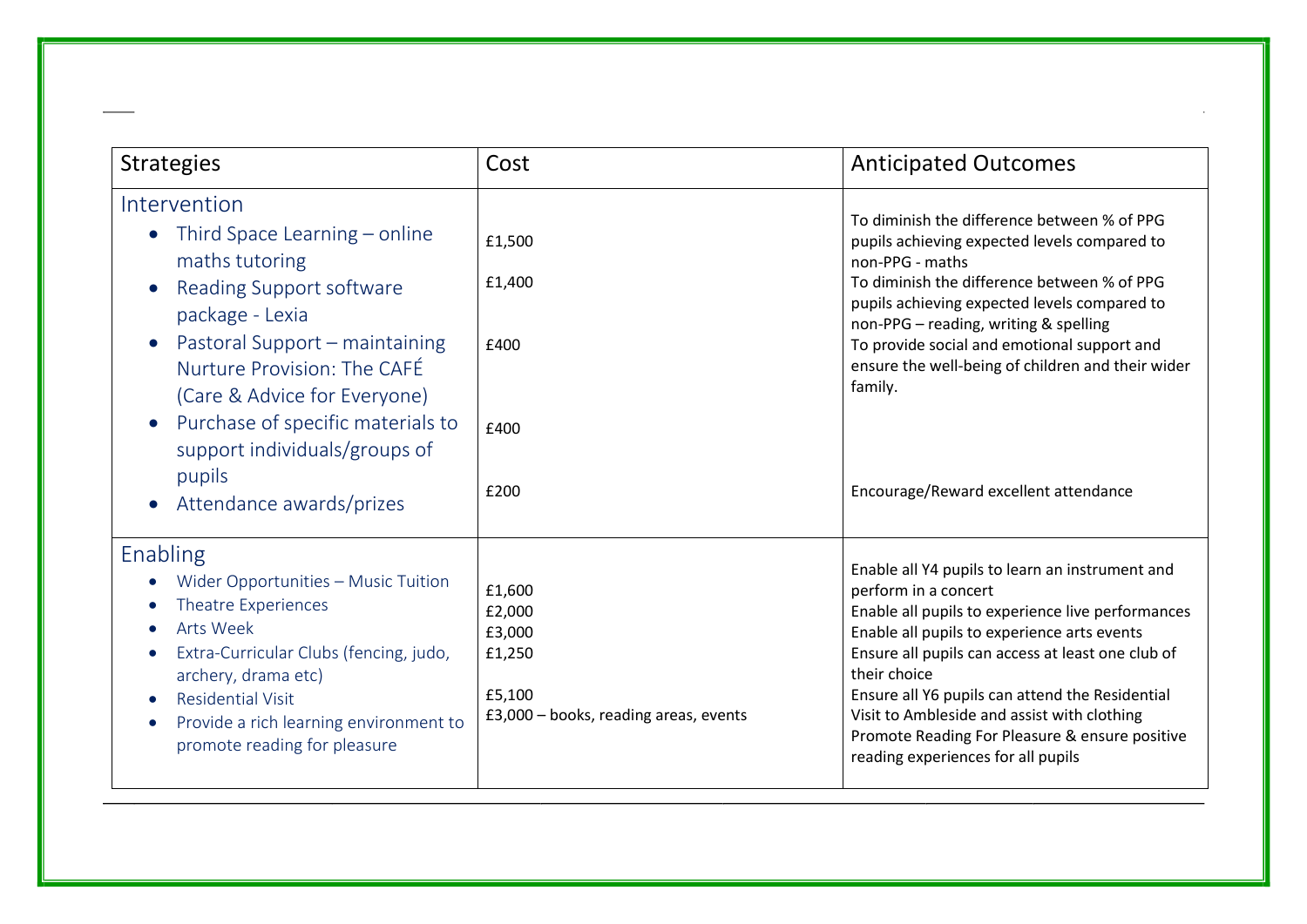| Provide a 'Homework Zone' & SATs<br>$\bullet$<br>CAFÉ for Y6 pupils during SATs week                                                                                                                                                                                                                         | £2000                                                                                                                                                                                             | Ensure all pupils have access to homework<br>support during lunchbreak<br>Ensure Y6 are supported/calm during test week                                                                                                                                                                                                  |
|--------------------------------------------------------------------------------------------------------------------------------------------------------------------------------------------------------------------------------------------------------------------------------------------------------------|---------------------------------------------------------------------------------------------------------------------------------------------------------------------------------------------------|--------------------------------------------------------------------------------------------------------------------------------------------------------------------------------------------------------------------------------------------------------------------------------------------------------------------------|
| Professional<br>Capital Cluster Membership to access<br>training/CPD<br>Specialist SEN(D) Support and<br>$\bullet$<br>additional staff to facilitate small<br>group support<br>Additional teacher for Maths $-$ Y5/6<br>To access the support of expert<br>practitioners<br>Counselling/support<br>$\bullet$ | £1,200<br>£24,000 - daily maths support<br>£13,000 - inclusion consultant<br>£6,000 towards cost<br>£2,000<br>£200 ELSA training through Sefton Psychology<br>Service<br>£3,120 Brighter Horizons | To increase staff expertise, improve teaching and<br>impact on learning.<br>Reduce class sizes for core subjects and provide<br>an additional qualified teacher to support pupils -<br>reducing class size for all PPG children<br>To provide specific support programmes for<br>children experiencing well-being issues |
| Additional<br>Through 1:1 PPG interviews, establish<br>$\bullet$<br>'quick wins' to compensate for<br>barriers to learning - eg X-tables<br>support, spelling resources etc                                                                                                                                  | £300                                                                                                                                                                                              | Identify and then find solutions to barriers to<br>learning for PPG pupils                                                                                                                                                                                                                                               |

**ACCOUNTABILITY** The Head Teacher and leadership team will regularly and rigorously monitor, evaluate and review the strategies we have put into place for Pupil Premium. An Impact Statement will be completed at the end of the academic year and all updates are shared with the Governing body via Full Governors and Curriculum **Committee**